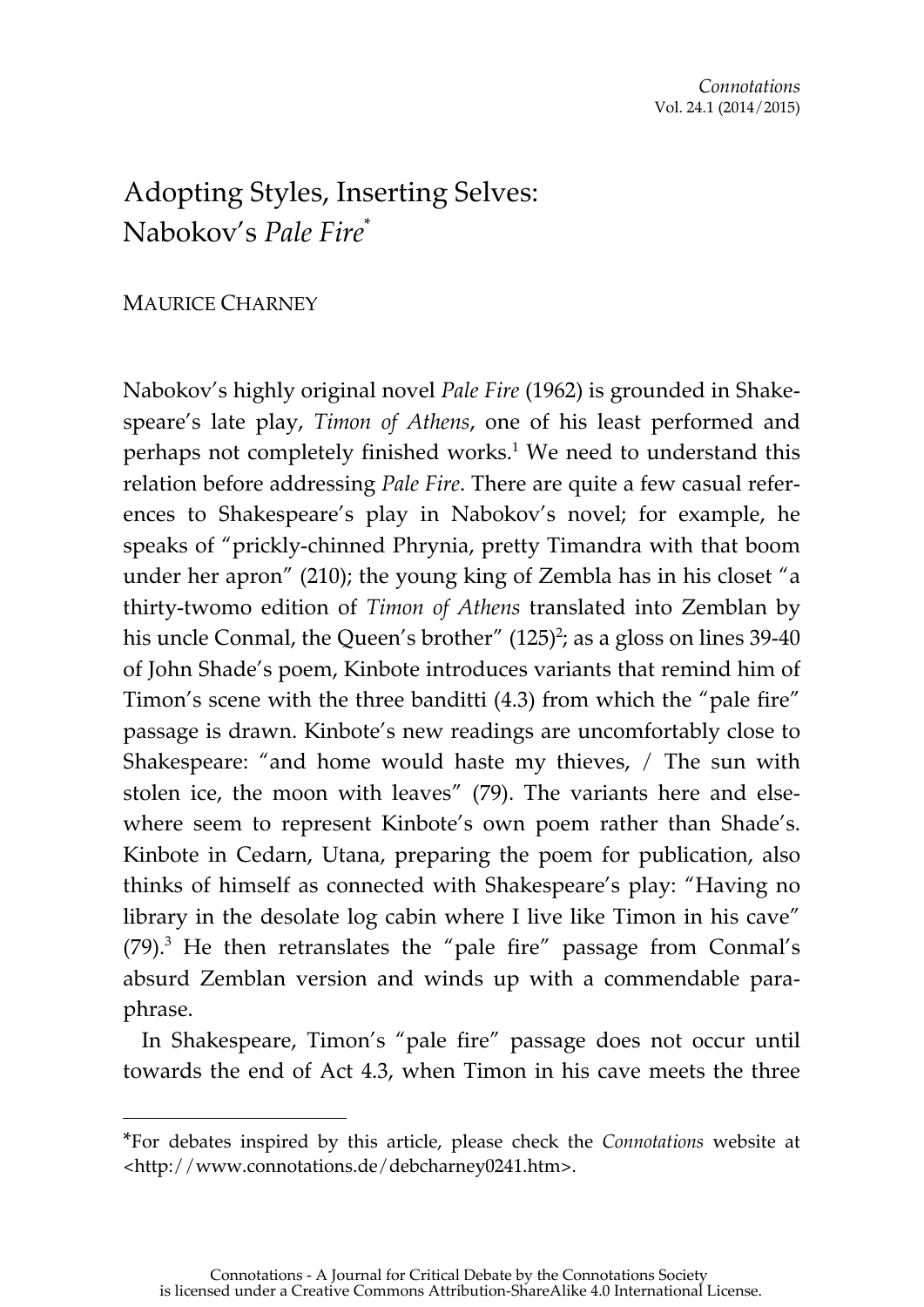banditti and offers them not only gold, but also a long lecture on the general pattern of thievery that pervades the cosmos:

The sun's a thief, and with his great attraction Robs the vast sea; the moon's an arrant thief And her pale fire she snatches from the sun; The sea's a thief, whose liquid surge resolves The moon into salt tears; the earth's a thief That feeds and breeds by a composture stol'n From general excrement. Each thing's a thief. (431-37)

In the curious relation of Shade, the poet, and Kinbote, the so-called exiled king—Timon in the woods is also in exile—, all sorts of suggestions arise. Is Kinbote trying to steal Shade's poem?

Shade's decision to name his poem *Pale Fire* does not occur until almost the end of his work (lines 961-62). It is phrased as an abbreviated and jocular afterthought:

(But *this* transparent thingum does require Some moondrop title. Help me, Will! *Pale Fire*.)

Will is, of course, William Shakespeare, the inspiration for Shade's poem; and the "moondrop" can be linked with the pale fire of the moon in *Timon of Athens*.

Kinbote's long note on these lines, and about Conmal's abilities (or lack thereof) as a translator, is full of a mischievous bamboozling of the reader:

But in which of the Bard's works did our poet cull it? My readers must make their own research. All I have with me is a tiny vest pocket edition of *Timon of Athens*—in Zemblan! It certainly contains nothing that could be regarded as an equivalent of "pale fire" (if it had, my luck would have been a statistical monster). (285)

Kinbote seems to be forgetting his note to lines 39-40, in which he offers a fairly decent paraphrase of the "pale fire" passage in Shakespeare (but without the words "pale fire").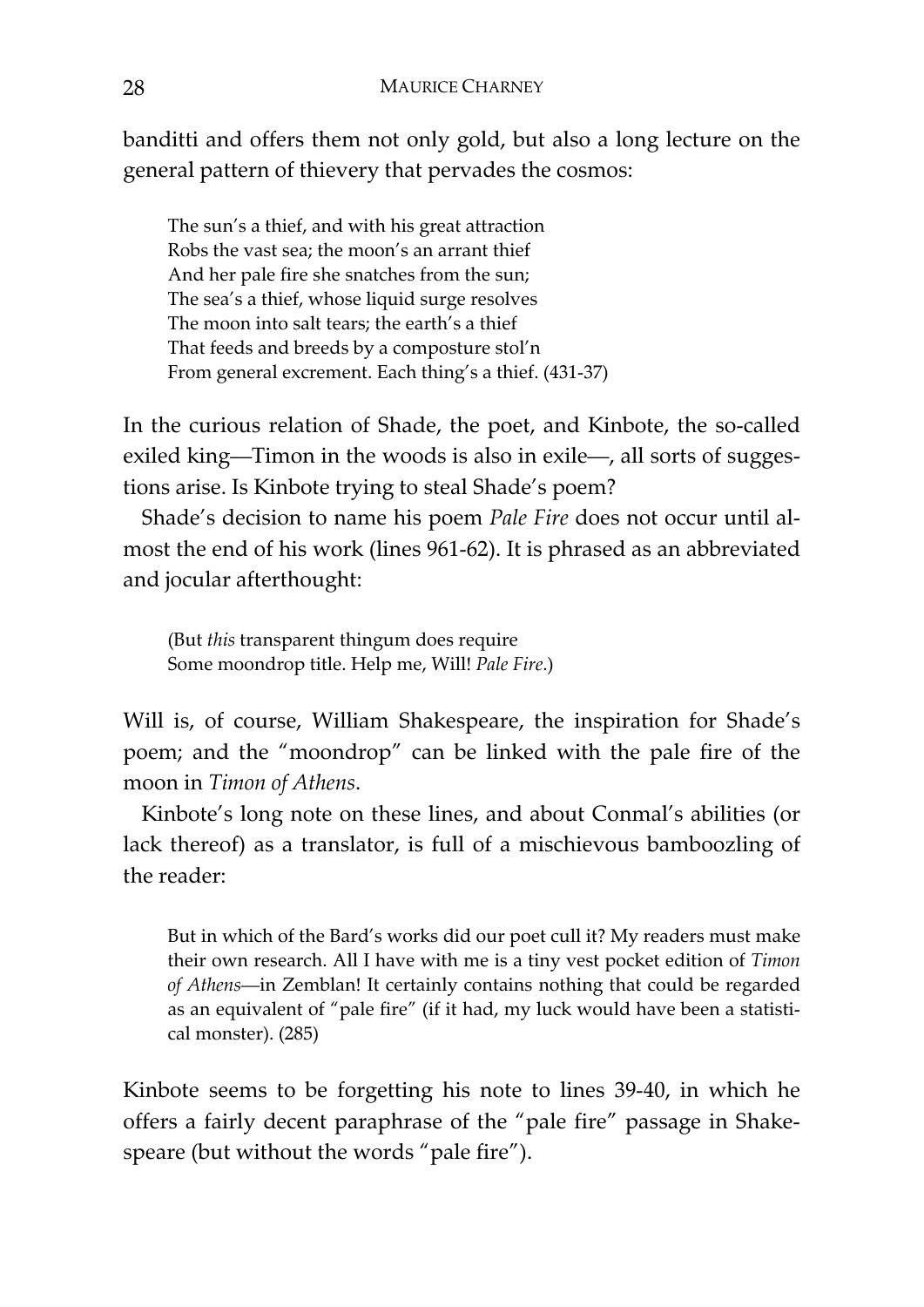How can we explain Nabokov's preoccupation with *Timon of Athens*? It is certainly not one of Shakespeare's major works. I think Nabokov was so strongly attracted to Shakespeare's play because he imagined Kinbote as a Timonist, a creature who deals in excess, and who, in his eccentricity and whimsicality, hates all of mankind except a chosen few; both Kinbote and Shade are misanthropic. Their sense of reality is distorted by their own delusions. This is especially true of Kinbote, who, Nabokov hints, may actually be a lunatic.

## 1. Adopting Styles

One other speculative way of considering the relation of *Pale Fire* to *Timon of Athens* is stylistic. Was Nabokov attempting to imitate the distinctive style of Shakespeare's late plays? This style is more personal, more conversational, more complex than Shakespeare's earlier work. It is more devoted to following the vagaries and discontinuities of thought than the earlier plays, with many strange words and unanticipated changes in rhythm. If this line of thinking has any merit, then we can see why *Timon of Athens* would be particularly attractive to Nabokov: *Timon* has always been considered a potentially unfinished, even rough play with many repetitions and a pronounced stridency.<sup>4</sup> One may wonder if this is what made the play so appealing to an author like Nabokov, who prided himself on his idiosyncracy? It certainly seems like an odd choice on Nabokov's part to give so much prominence to *Timon of Athens* rather than to one of Shakespeare's better known plays.<sup>5</sup>

Nabokov's interest in the idiosyncratic style of *Timon of Athens* should be seen in the wider context of the preoccupation with language. He learned English at a very early age and got his B.A. degree from Cambridge University. Beginning with *The Real Life of Sebastian Knight*, published in 1941, his novels were all written in English. But it was a very special English, with many words not in general use in speech, so-called "dictionary words."6 This is especially true of *Lolita* (1955), the harangues of Humbert Humbert, and the teenage Ameri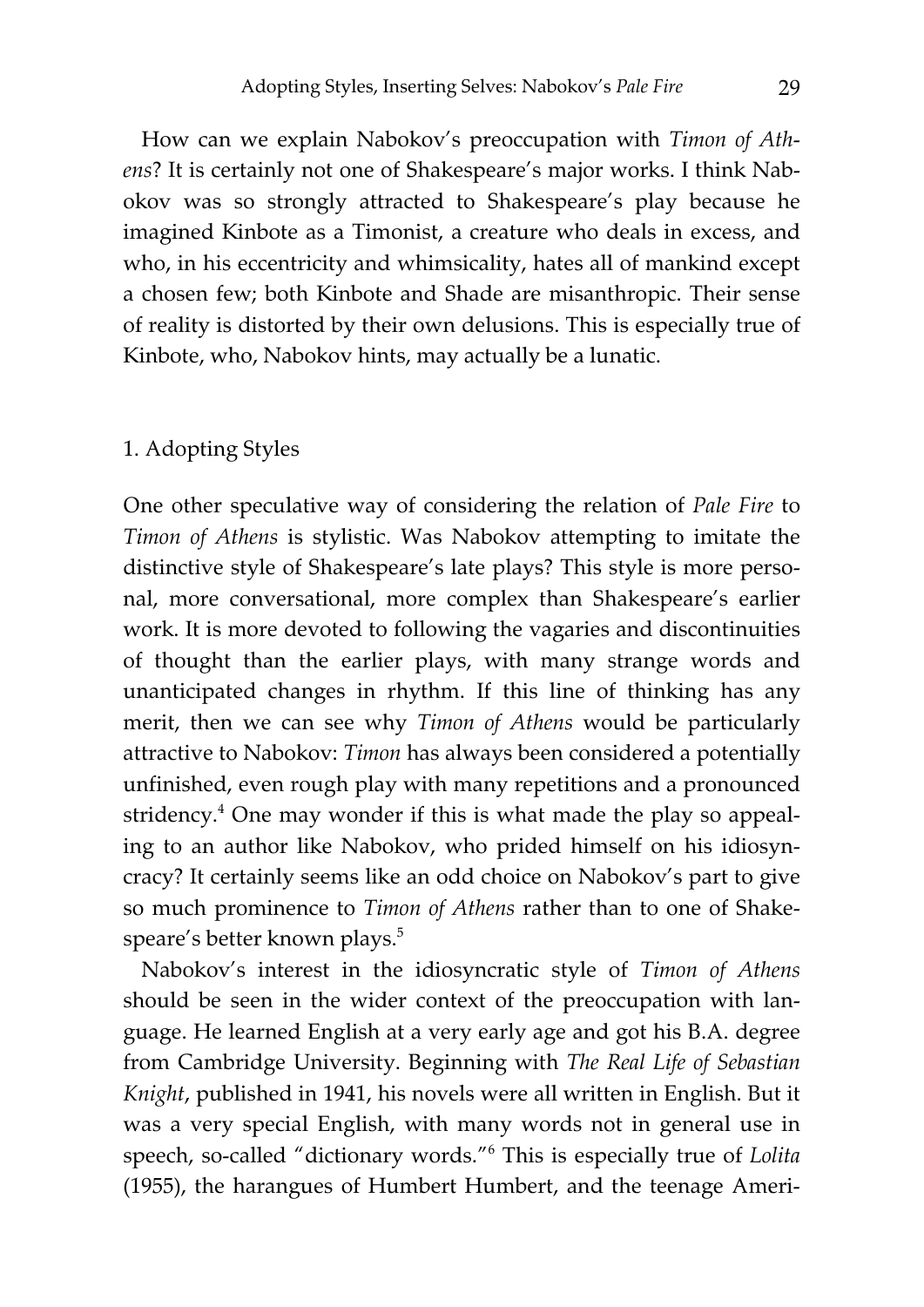can slang of Dolly, a slang somewhat odd and outdated (and mixed with British slang).

We can learn a lot about the language and style of *Pale Fire* from a close reading of *The Real Life of Sebastian Knight* (see Hesse 118). Andrew Field considers this novel in the category of "fictional autobiography" (27-28), a genre very familiar to Nabokov. Sebastian Knight's novels include *The Prismatic Bezel* and *The Doubtful Asphodel*, both satiric and parodic titles that do not tell us much about the books themselves.

A playful and idiosyncratic attitude to words characterizes the style of both Kinbote and Sebastian Knight. Take, for example, the note on the word *lemniscate*. Shade had written:

In sleeping dreams I played with other chaps But really envied nothing—save perhaps The miracle of a lemniscate left Upon wet sand by nonchalantly deft Bicycle tires. (135-39)

Kinbote's note displays his linguistic superiority over Shade, the mere poet: "'A unicursal bicircular quartic' says my weary old dictionary. I cannot understand what this has to do with bicycling and suspect that Shade's phrase has no real meaning. As other poets before him, he seems to have fallen here under the spell of misleading euphony" (136). Of course, we are aware that Nabokov (via Kinbote) is commenting slyly on himself—this has nothing at all to do with "misleading euphony." Kinbote's definition is from the second edition of *Webster's Dictionary*. The *Oxford English Dictionary* defines "lemniscate" as a technical term from mathematics, especially geometry, meaning: "The designation of certain closed curves, having a general resemblance to the figure 8." Boyd says further that it is "a curve of the shape of a figure eight or of the hourglass […] if placed on its side the symbol of infinity" (*The American Years* 186). It is also a flattened representation of a Möbius strip.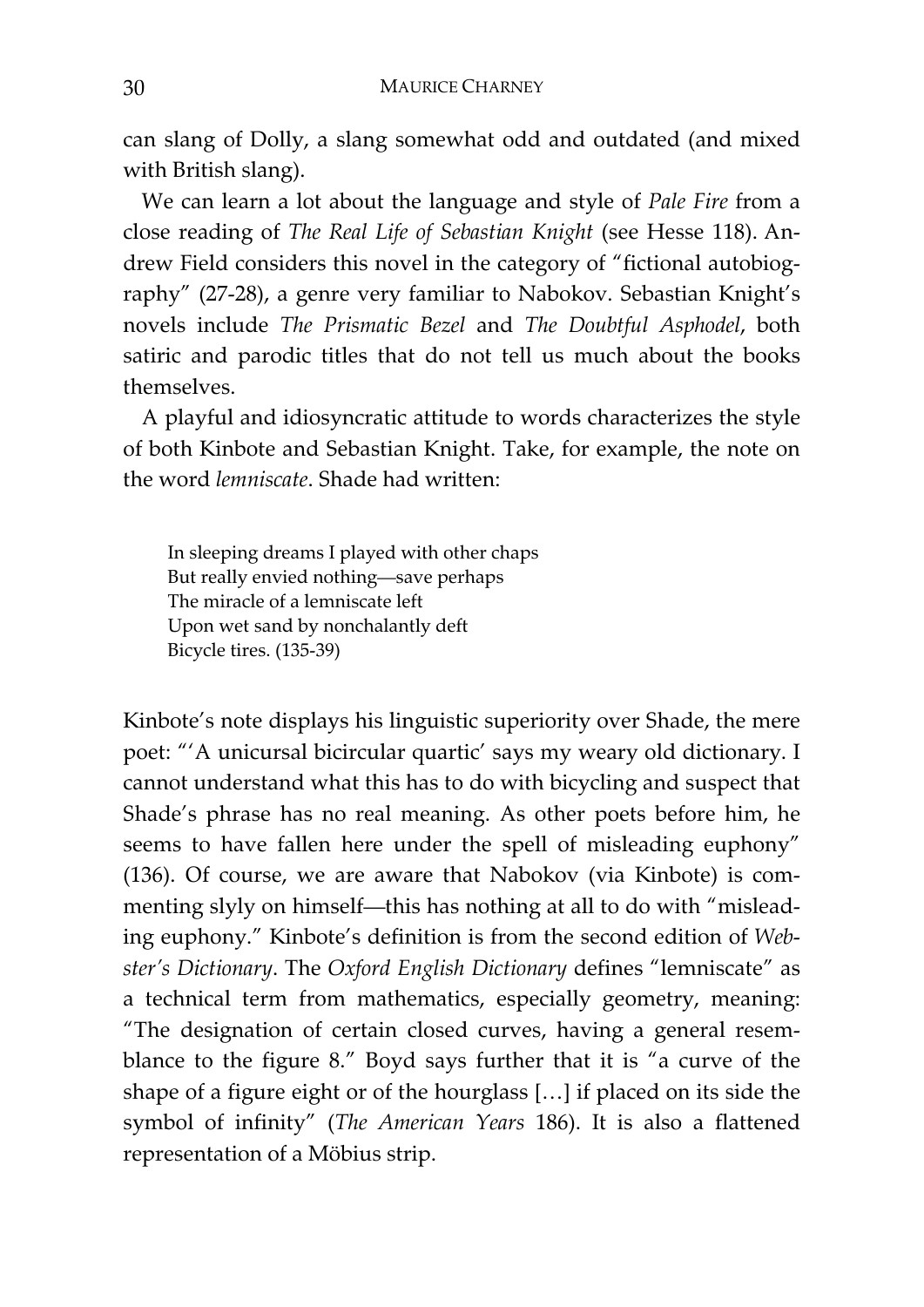In a grand, parodic crescendo to this passage, Kinbote expatiates on the surprising intricacies of the Zemblan language:

To take a striking example: what can be more resounding, more resplendent, more suggestive of choral and sculptured beauty, than the word *coramen*? In reality, however, it merely denotes the rude strap with which a Zemblan herdsman attaches his humble provisions and ragged blanket to the meekest of his cows when driving them up to the *vebodar* (upland pastures). (136)

Nabokov is here showing off his witty linguistic extravagance in two languages, one that is his own invention (although it resembles Russian).

*The Prismatic Bezel* and *Pale Fire* contain many stylistic parallels, and the earlier novel-within-a-novel presents us with significant anticipations of the later one. Speaking of the composition of *The Prismatic Bezel*, Sebastian's half-brother, who is writing a biography about him, observes:

The author's task is to find out how this formula has been arrived at; and all the magic and force of his art are summoned in order to discover the exact way in which two lines of life were made to come into contact,—the whole book indeed being but a glorious gamble on causalities or, if you prefer, the probing of the aetiological secret of aleatory occurrences. (96)

Nabokov is trying to define a different way of writing a novel, something that will satisfy its parodic and satiric goals. The method is entirely indirect:

*The Prismatic Bezel* can be thoroughly enjoyed once it is understood that the heroes of the book are what can be loosely called "methods of composition." It is as if a painter said: look, here I'm going to show you not the painting of a landscape, but the painting of different ways of painting a certain landscape, and I trust their harmonious fusion will disclose the landscape as I intend you to see it. (95)

Nabokov is speaking about his unique postmodern or experimental approach to writing a novel, in which the narrative—the so-called "fiction"—is subordinated to the poetic style or atmosphere created by the author. Thus all novels are essentially forms of self-expression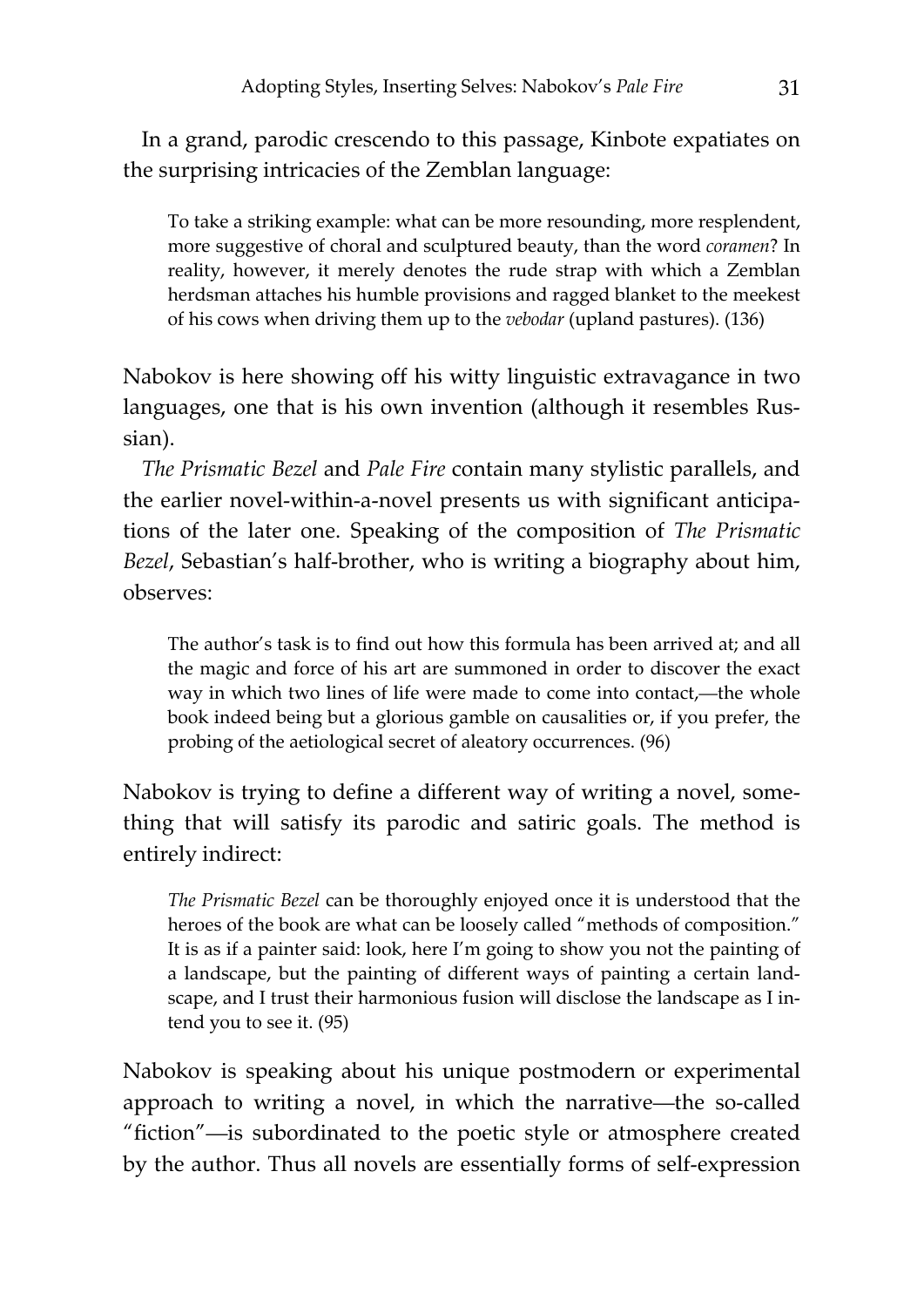in which there is a continuous merging of what we normally think of as prose and poetry. The dialogue between Shade and Kinbote, two radically different personalities, resembles the way in which Sebastian's non-literary but adoring half-brother is trying to bring to life the gifted and poetic Sebastian.

The vagaries of Sebastian Knight's fiction puzzle his half-brother, who is trying valiantly to write about him. Fiction and reality seem to come together, as in the following passage:

He had a queer habit of endowing even his most grotesque characters with this or that idea, or impression, or desire which he himself might have toyed with. His hero's letter may possibly have been a kind of code in which he expressed a few truths about his relations with Clare. But I fail to name any other author who made use of his art in such a baffling manner—baffling to me who might desire to see the real man behind the author. (114)

The biographer is trying, not wholly successfully, to make sense of his complex half-brother:

The light of personal truth is hard to perceive in the shimmer of an imaginary nature, but what is still harder to understand is the amazing fact that a man writing of things which he really felt at the time of writing, could have had the power to create simultaneously—and out of the very things which distressed his mind—a fictitious and faintly absurd character. (114)

It is obvious that, as hard as he tries, Sebastian's half-brother does not understand either him or his fictions. The same might also be said of Kinbote's relation to Shade.

Let us look at another key word in *Pale Fire*, "preterist," which Shade defines, in the enigmatic manner of Kinbote, as "one who collects cold nests" (line 79). The word occurs again at the beginning of Canto Three; here, Shade is talking about the Institute of Preparation for the Hereafter (IPH):

It missed the gist of the whole thing; it missed What mostly interests the preterist; For we die every day; oblivion thrives Not on dry thighbones but on blood-ripe lives,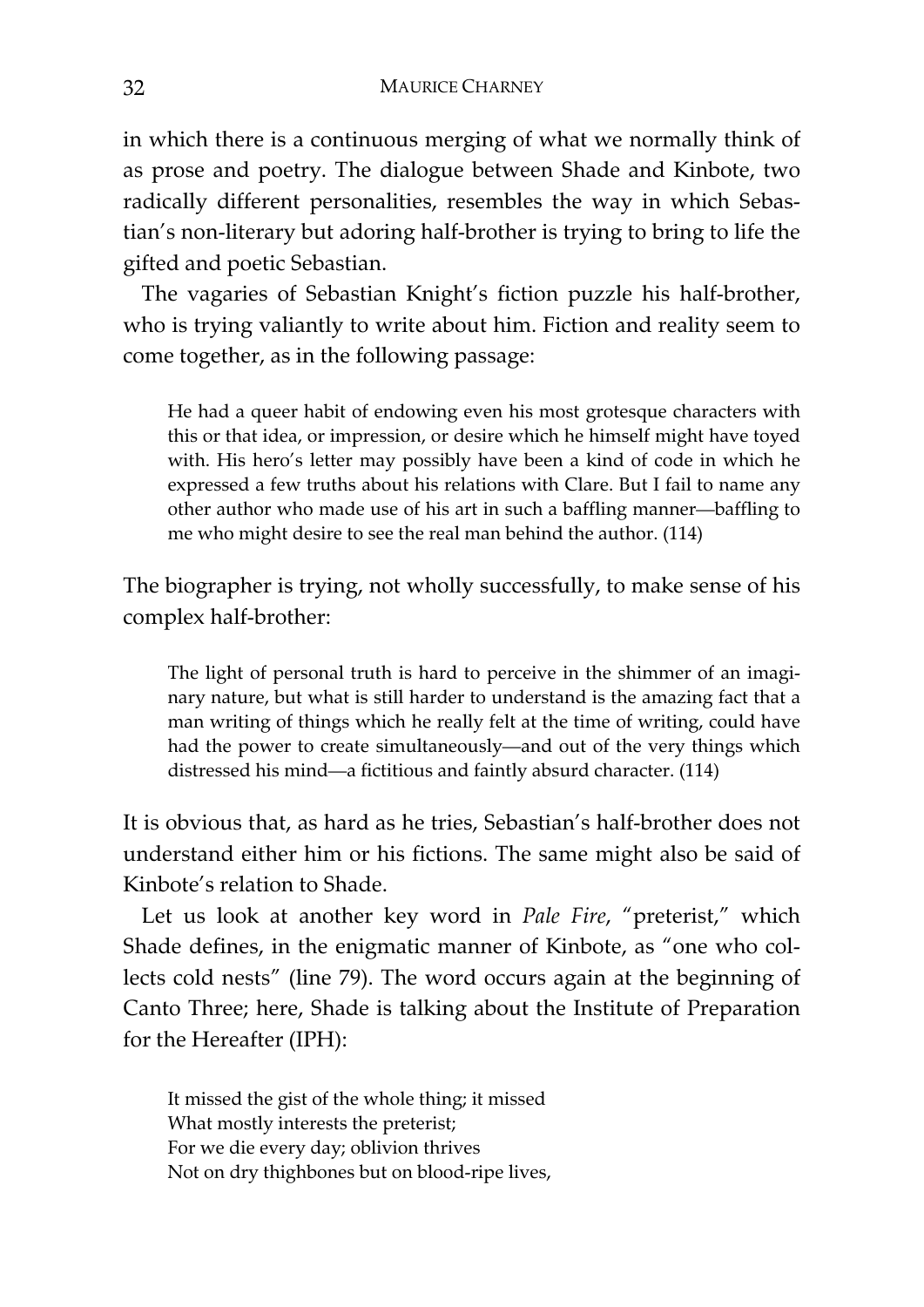And our best yesterdays are now foul piles Of crumpled names, phone numbers and foxed files. (517-22)

Shade's use of "preterist" recalls a Proustian passage in *The Real Life of Sebastian Knight* from Knight's novel *The Doubtful Asphodel:*

"Now, when it was too late, and Life's shops were closed, he regretted not having bought a certain book he had always wanted; never having gone through an earthquake, a fire, a train-accident; never having seen Tatsienlu in Tibet, or having heard blue magpies chattering in Chinese willows; not having spoken to that errant schoolgirl with shameless eyes, met one day in a lonely glade; not having laughed at the poor little joke of a shy ugly woman, when no one had laughed in the room; having missed trains, allusions and opportunities; not having handed the penny he had in his pocket to that old street-violinist playing to himself tremulously on a certain bleak day in a certain forgotten town." (176)

The half-brother biographer is trying to define something supremely poetical in Sebastian's style, but he is having a hard time finding the exact words:

Sebastian Knight had always liked juggling with themes, making them clash or blending them cunningly, making *them* express that hidden meaning, which could only be expressed in a succession of waves, as the music of a Chinese buoy can be made to sound only by undulation. In *The Doubtful Asphodel*, his method has attained perfection. It is not the parts that matter, it is their combinations. (176)

Kinbote is not as perceptive a critic as Sebastian's half-brother, but both of them are radically different from the authors they write about, and both seem to be trying to insert themselves into the works about which they write. This is even much more obvious in the case of Kinbote.7

Towards the end of his commentary, Kinbote imagines himself as doing what "only a true artist can do—pounce upon the forgotten butterfly of revelation, wean myself abruptly from the habit of things, see the web of the world, and the warp and the weft of that web" (289). He holds under his left armpit Shade's notecards on which *Pale*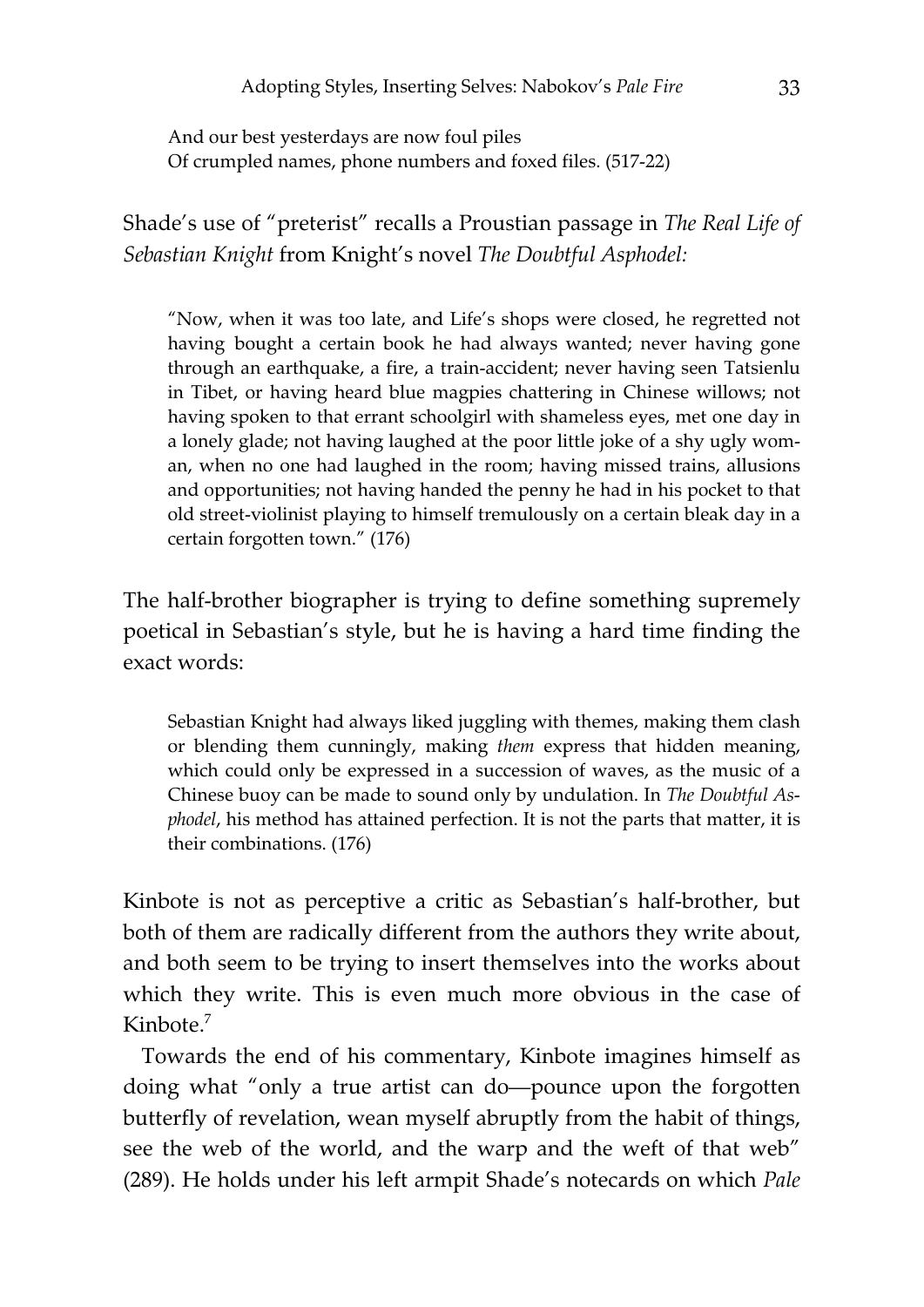*Fire* is written, "and for a moment I found myself enriched with an indescribable amazement as if informed that fireflies were making decodable signals on behalf of stranded spirits, or that a bat was writing a legible tale of torture in the bruised and branded sky" (289). The passage ends with an ecstatic assertion: "I was holding all Zembla pressed to my heart." It is quite clear here that Kinbote considers himself the co-author of *Pale Fire.* His style in his commentary matches that of Shade in his poem.

Nabokov's *Pale Fire* offers a very good example of the mingling of prose and poetry in a single work. Kinbote's strenuous annotations to John Shade's 1000-line poem about his adventures as exiled king of Zembla seem to constitute a major part of what we would call "the novel." Nevertheless, the connection between the poem and the commentary remains puzzling. The more one rereads *Pale Fire*, however, the more one is caught up in the seemingly absurd idea that the relationship of the poem and the commentary is quite close.

## 2. Inserting Selves

Nabokov, of course, delights in teasing the reader, as he certainly does in the semi-autobiographical account of the novelist Sebastian Knight, where he seems to be speaking of the formation of his own, unique style. In *Speak, Memory* (1966) Nabokov seems to be speaking of his own life as if it were a work of fiction; in *The Gift* (1937, trans. 1963) and *Ada* (1969) he transmutes motifs of his life-story into fiction. In *Pale Fire*, Nabokov tantalizes us by suggesting that there must be a close link between the poem and the commentary. His Kinbote, for example, states unequivocally at the end of the Foreword that "without my notes Shade's text simply has no human reality at all […] a reality that only my notes can provide" (28-29).

The crux of Kinbote's indebtedness to Shade (and vice versa) is affirmed within the first few pages of the commentary: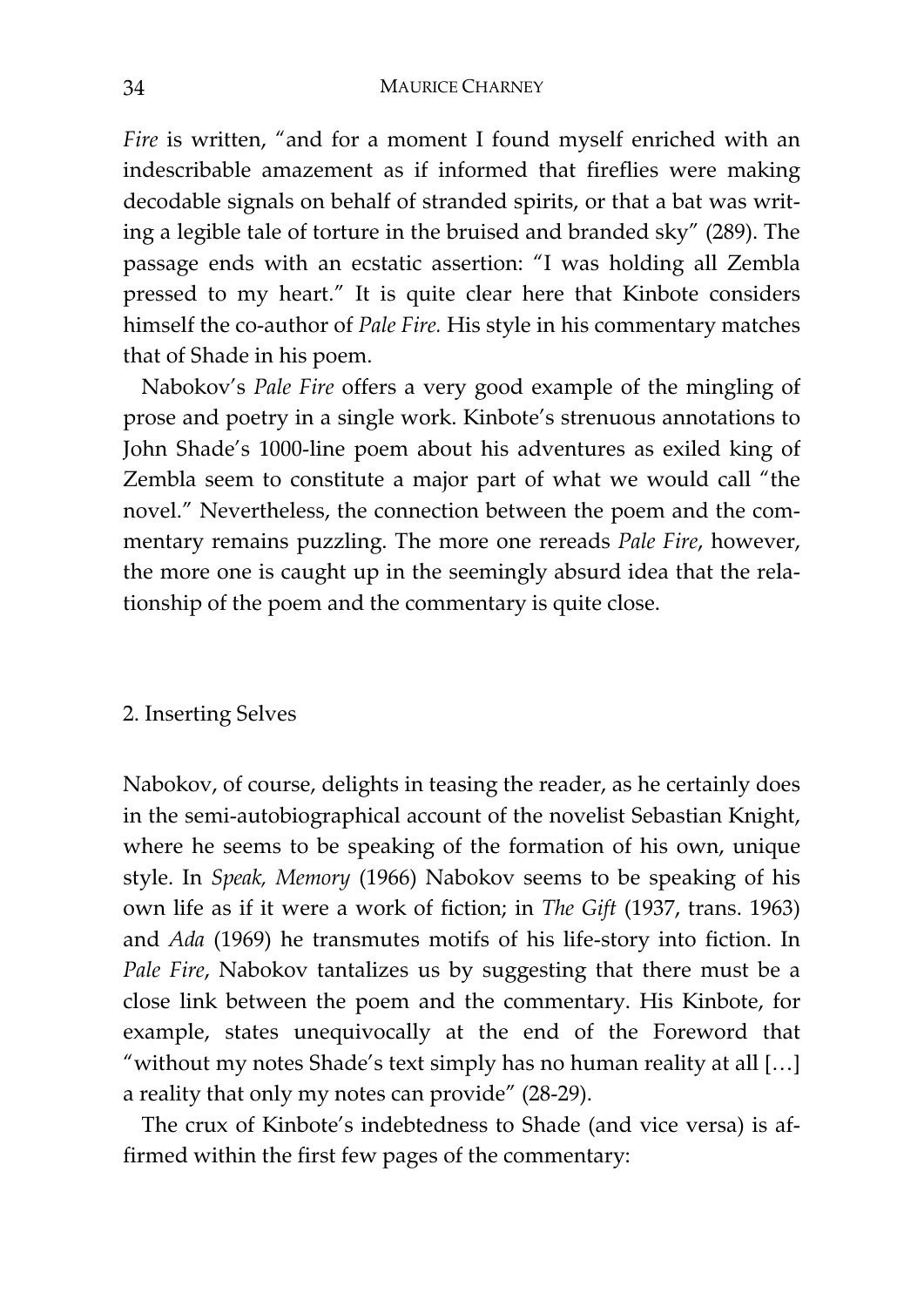By the end of May I could make out the outlines of some of my images in the shape his genius might give them; by mid-June I felt sure at last that he would recreate in a poem the dazzling Zembla burning in my brain. I mesmerized him with it, I saturated him with my vision, I pressed upon him, with a drunkard's wild generosity, all that I was helpless myself to put into verse. (80)

Kinbote is sure of his insight: "At length I knew he was ripe with my Zembla, bursting with suitable rhymes, ready to spurt at the brush of an eyelash" (80). On getting hold of the poem, however, Kinbote is disappointed at not finding a direct connection with his own story, but he is still convinced that there is "a symptomatic family resemblance in the coloration of both poem and story" (81).

Remarkably, Kinbote refers to *Pale Fire* as "my poem" (182), and in the Index (which is much more than a literal Index), it is "their joint composition" (312). Kinbote has given Shade his "theme" (288), and he boasts about "all the live, glamorous, palpitating, shimmering material I had lavished upon him" (87). The exiled king means all of this quite literally, that "the glory of Zembla merges with the glory of your verse" (215).

In the all-important variants that Kinbote has collected—or perhaps written—, he postulates an arcane allusion to himself:

Strange Other World where all our still-born dwell, And pets, revived, and invalids, grown well, And minds that died before arriving there: Poor old man Swift, poor —, poor Baudelaire. (167)

Kinbote speculates seriously about the dash—of course, "Kinbote" scans perfectly:

Or was there something else—some obscure intuition, some prophetic scruple that prevented him from spelling out the name of an eminent man who happened to be an intimate friend of his? Was he perhaps playing safe because a reader in his household might have objected to that particular name being mentioned? And if it comes to that, *why* mention it at all in this tragical context? Dark, disturbing thoughts. (168)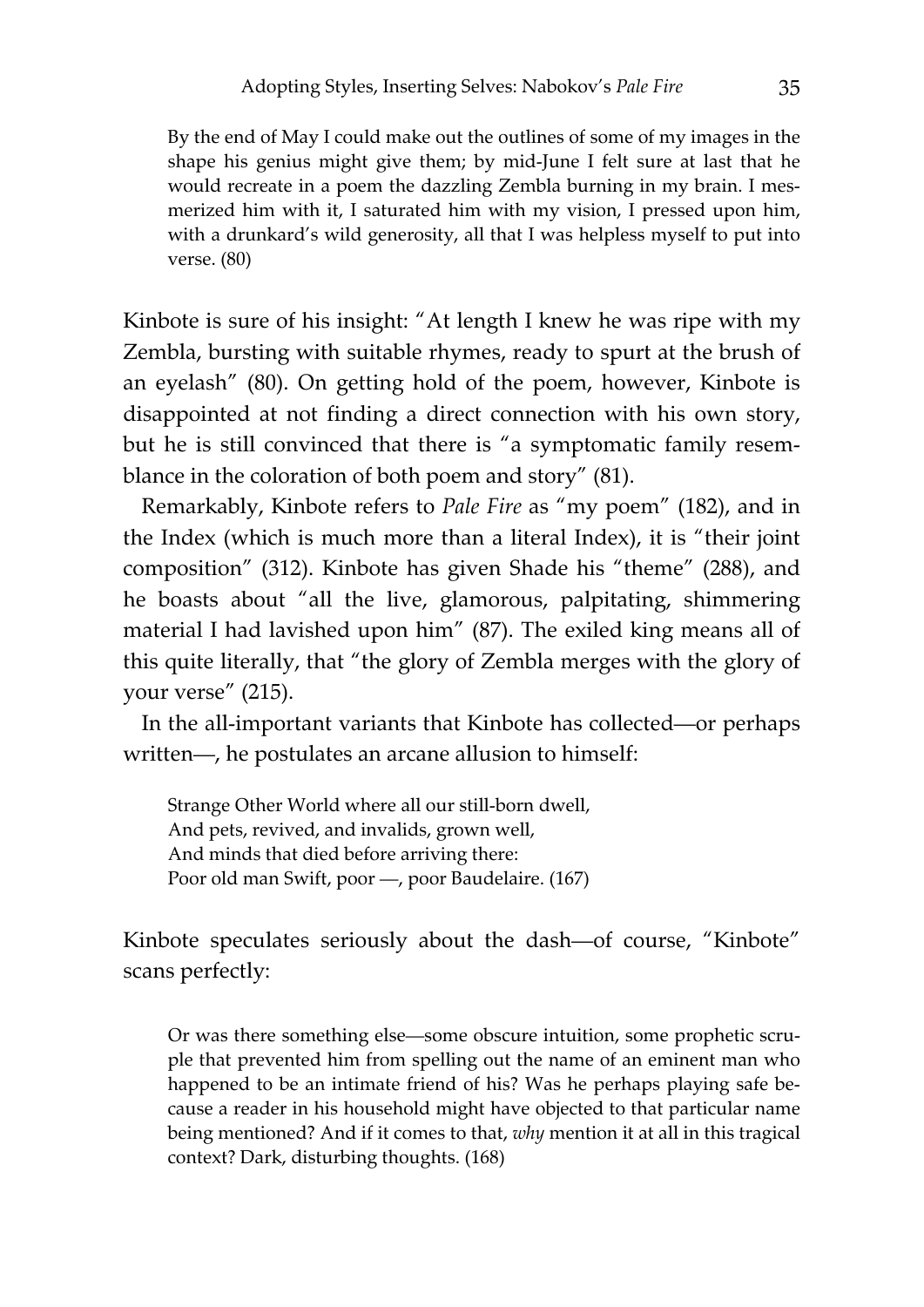Dark, disturbing thoughts indeed. But Kinbote is passionately committed to the idea that he is supplying Shade with the stuff his poem is made of; and not only that but that he has entered deeply into Shade's consciousness. For example, he speaks of Shade cleaning out "the bowl of his pipe as fiercely as if it were my heart he was hollowing out" (91). Whatever obstacles there may be in the way of a direct commentary, Kinbote is nevertheless convinced that the poem contains "echoes and spangles of my mind, a long ripplewake of my glory" (297). He defends the importance of his commentary as "an attempt to sort out those echoes and wavelets of fire, and pale phosphorescent hints, and all the many subliminal debts to me" (297).

Critics of *Pale Fire* are preoccupied with the relation of Kinbote to V. Botkin, a professor in the Russian Department of Wordsmith University.<sup>8</sup> Nabokov seems to delight in teasing us, since, apart from a few very casual references, Botkin appears only in the Index. He does not enter into Kinbote's narrative at all. In relation to the novel itself, there seems to be no point at all in equating Kinbote and Botkin. Kinbote may be highly eccentric and narcissistic—and possibly mad—as many of Nabokov's protagonists are, but *Pale Fire* can hardly be interpreted as the bizarre account of a madman, full of sound and fury signifying nothing. Kinbote is perceptive enough (and certainly sane enough) to realize that the story of his life is not literally the subject of Shade's poem. For this fault he blames Sybil, Shade's wife:

[S]he made him tone down or remove from his Fair Copy everything connected with the magnificent Zemblan theme with which I kept furnishing him and which, without knowing much about the growing work, I fondly believed would become the main rich thread in its weave! (91)

Thus the variants, notes, and first drafts of the poem become extremely important. In his commentary, Kinbote says that line 12, "that crystal land," is "[p]erhaps an allusion to Zembla, my dear country." To back this up, Kinbote quotes from

the disjointed, half-obliterated draft which I am not at all sure I have deciphered properly:

Ah, I must not forget to say something That my friend told me of a certain king. (74)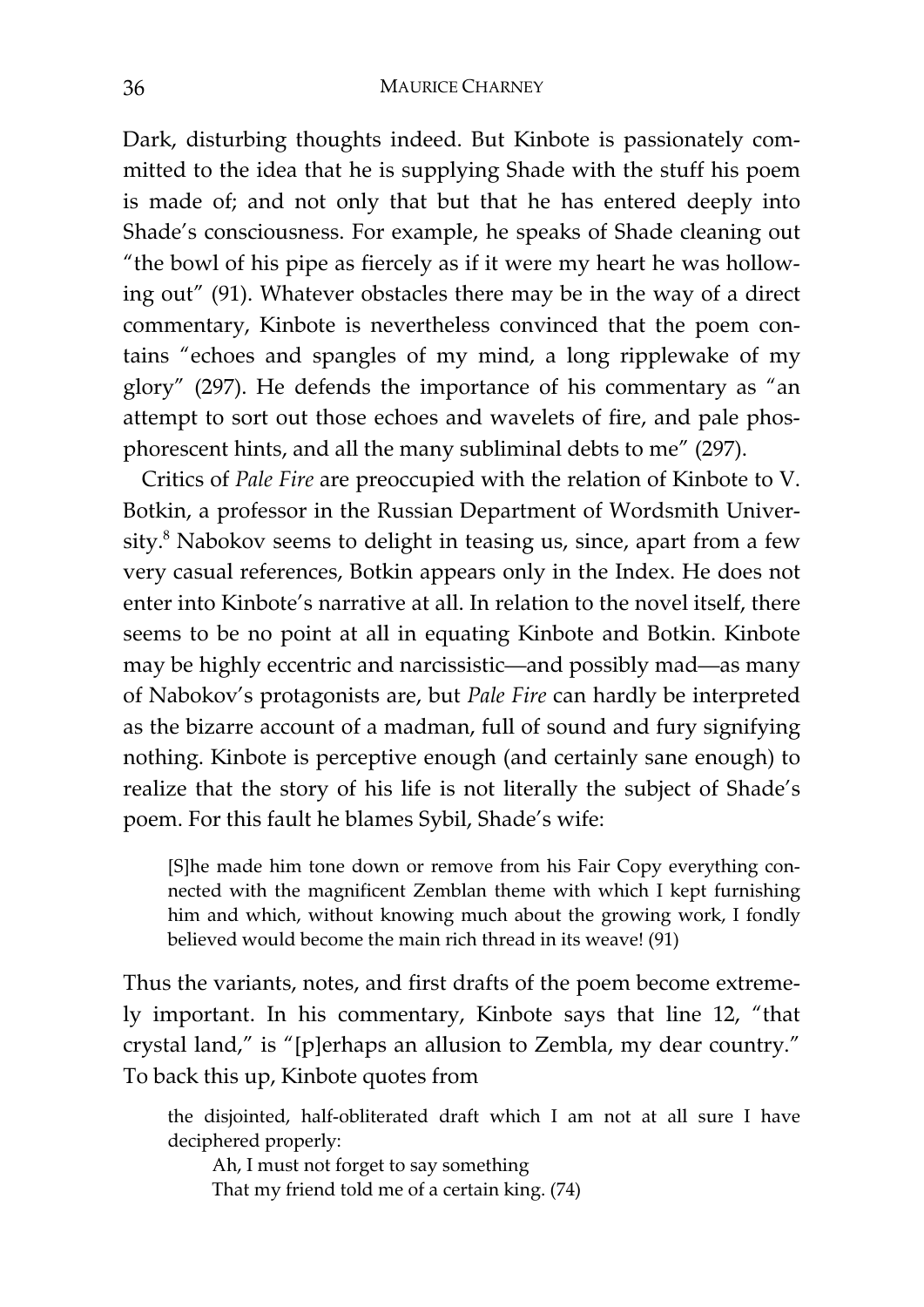By using Kinbote as a counterweight to Shade, Nabokov seems to be enjoying the play of mirroring effects and doubling (cf. Roth).

After line 130 Kinbote quotes what he calls a "false start" that comes directly out of his own narrative:

As children playing in a castle find In some old closet full of toys, behind The animals and masks, a sliding door [four words heavily crossed out] a secret corridor— (118)

So Kinbote is encouraged by the variants to think that Shade is irresistibly recounting his own story of the exiled king, complete with children's games and secret passages. Of course, our intuition tells us that all the variants and notes have been written by Kinbote himself. He quotes liberally not only from variants, but also from first drafts, earlier versions, and forgotten lines; moreover, he seems to be omniscient about Shade's writing, and we wonder how he could possibly know all this.

The most significant example in this regard is Kinbote's long note on Shade's line 61, referring to the TV antenna as a "huge paperclip" for "the gauzy mockingbird" to land on. Kinbote goes on to quote from an earlier poem of Shade (existing only in manuscript) called "The Swing," "being the last short piece that our poet wrote" (94):

The setting sun that lights the tips Of TV's giant paperclips Upon the roof;

The shadow of the doorknob that At sundown is a baseball bat Upon the door;

The cardinal that likes to sit And make chip-wit, chip-wit, chip-wit Upon the tree; The empty little swing that swings Under the tree: these are the things That break my heart. (94-95)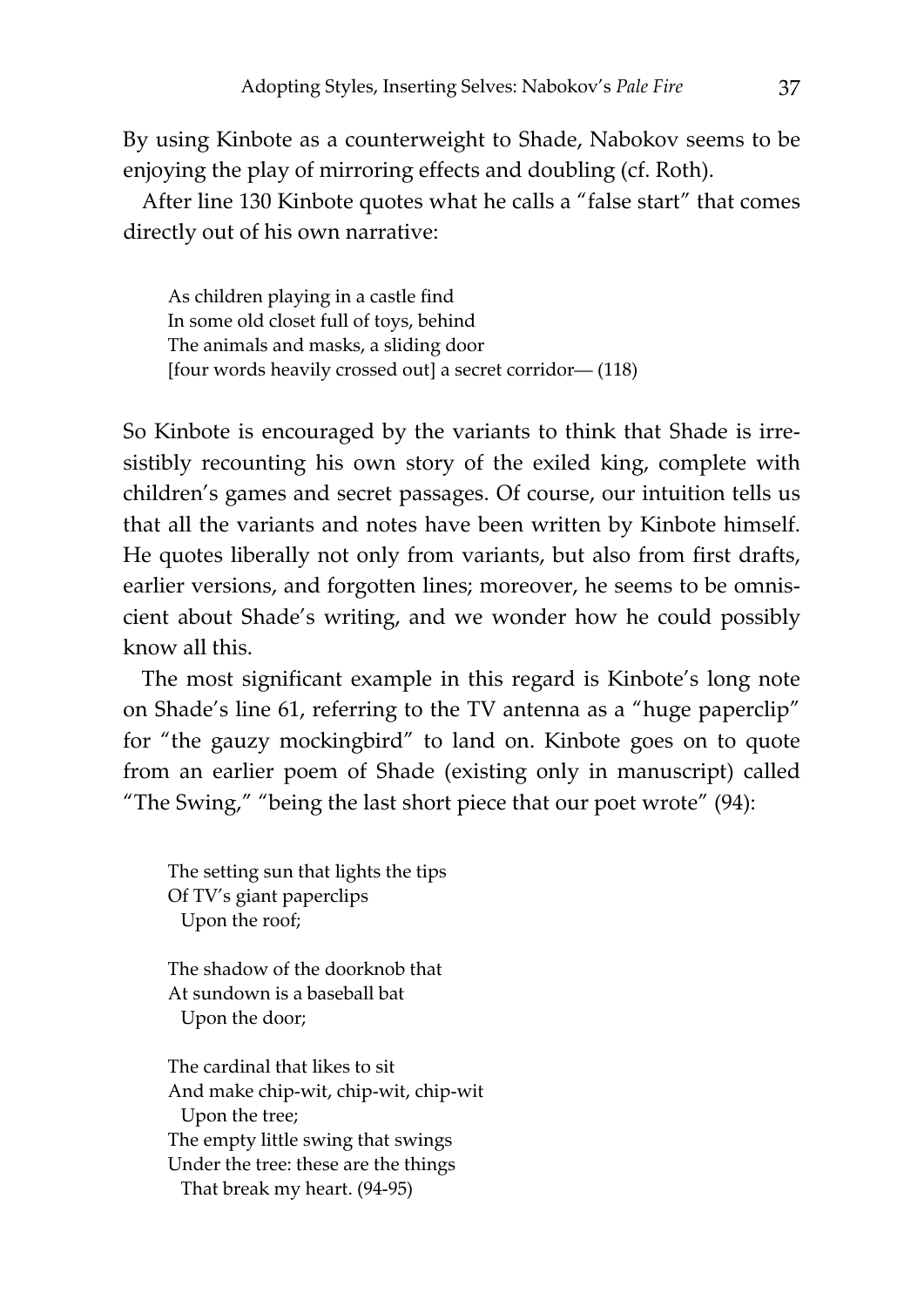There is, of course, no way of deciding whether this is Shade's poem or Kinbote's. It does not really matter, since the poem—and all of *Pale Fire* for that matter—is written by Nabokov. The same is also true of Sebastian Knight's relation to his half-brother, the biographer. Nabokov has created such distinct and vivid characters that we are tempted to regard them as the authentic authors of their own poems and fictions. Nabokov always considered himself to be a poet, $9$  so there is no way of properly separating his prose from his poetry.

\* \* \*

For a novel that takes its title from Shakespeare's *Timon of Athens*, we would perhaps like there to be much more explicit use of Shakespeare in *Pale Fire*. But I think that Nabokov establishes a strong sense that Kinbote, especially, is a Timonist. Shakespeare's Timon is alienated from mankind and speaks, particularly in the second part of the play, with excessive invective and extravagant passion. Kinbote, too, has an intemperate wildness in his discourse that has little relation to ordinary life and commonsense discourse. Shade is a much more controlled character, but he, too, seems to be carried away by the misfortunes in his life, especially the death of his daughter. Nabokov may have found Shakespeare's play congenial to his own temperament, especially in the abruptness of its contrasts. It clearly forms a continuum with the characters of the two protagonists of *Pale Fire*.

> Rutgers University New Brunswick, NJ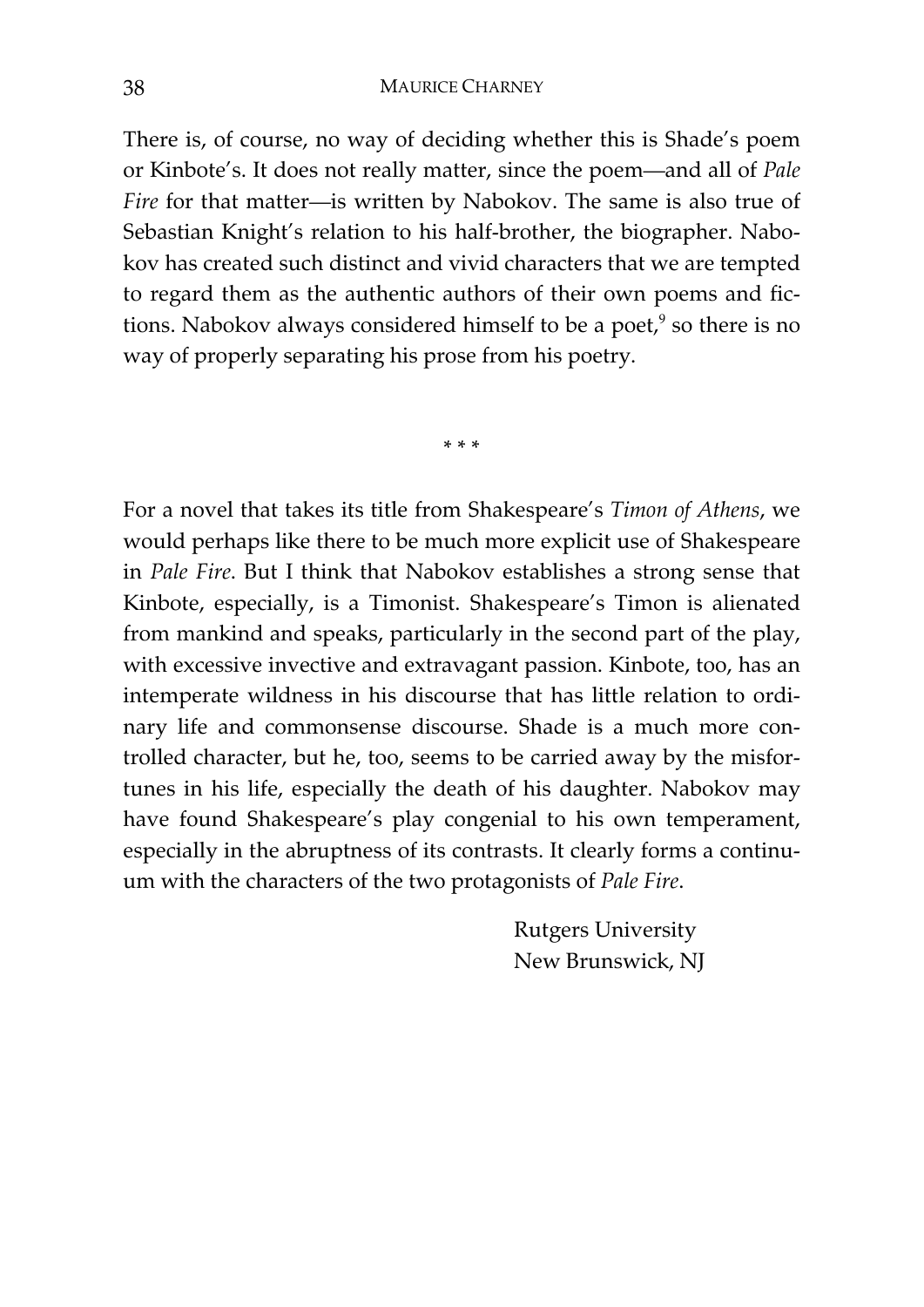### **NOTES**

<sup>1</sup>See Priscilla Meyer's article. She comments that "Nabokov pays tribute to the English component of his own art by embedding Shakespeare's plays in *Pale Fire"*  (146), and notes that in *Hamlet* Shakespeare reads "pale his ineffectual fire" (1.5.97; see Meyer 149). See also the persuasive article of Gretchen E. Minton, which emphasizes Timon and Kinbote's misanthropy.

 $^{2}$ In the course of the novel one hears quite a lot about Conmal, not all of it flattering (see the Index, which serves as an important part of *Pale Fire)*.

 ${}^{3}$ His "Timonian cave" appears again in the Index (308).

 ${}^{4}$ See, e.g., the Introduction to the New Arden Edition (Dawson and Minton 205).

5 See the article by Takács, who claims that *Pale Fire* "is a *pastiche* ('semblance' and 'resemblance') of Shakespearean romance" (103).

<sup>6</sup>See Edmund Wilson's article "The Strange Case of Puskin and Nabokov."

7 The narrator of *Sebastian Knight* may be projecting his own moods into his account of Sebastian's novels, but this is the only way, an indirect one, of inscribing himself into them.

8 See especially Boyd, *The American Years* (ch. 18; 430-33). He quotes an entry in Nabokov's diary from 1962 saying that Kinbote is Botkin, a Russian madman (709n4). See also Boyd's excellent book, *Nabokov's* Pale Fire*: The Magic of Artistic Discovery*. Boyd discusses this matter also in great detail in "Shade and Shape in *Pale Fire*."

 $9$ See Paul D. Morris's surprising account of Nabokov as an important but neglected poet, especially his chapter 7 on *Pale Fire*. Shade's poem is Nabokov's longest and perhaps finest achievement. In Lyndy Abraham's learned and ingenious study, Shade's poem is described as "a bad poem. […] Nabokov's parody of incompetent academic poems by writers like Shade who eclectically *imitate* the poetry they have read or misread. Shade has obviously misread Pope" (245).

### WORKS CITED

- Abraham, Lyndy. "Literary Allusion in Nabokov's *Pale Fire*." *Dutch Quarterly Review of Anglo-American Letters* 13.4 (1983): 241-66.
- Alter, Robert. *Partial Magic: The Novel as a Self-Conscious Genre*. Berkeley: U of California P, 1975.

Boyd, Brian. *Vladimir Nabokov: The American Years*. Princeton: Princeton UP, 1991.

——. *Nabokov's* Pale Fire*: The Magic of Artistic Discovery*. Princeton: Princeton UP, 1999.

——. "Shade and Shape in *Pale Fire*." *Nabokov Studies* 4 (1997): 173-224.

Field, Andrew. *Nabokov: His Life in Art. A Critical Narrative*. Boston: Little Brown, 1967.